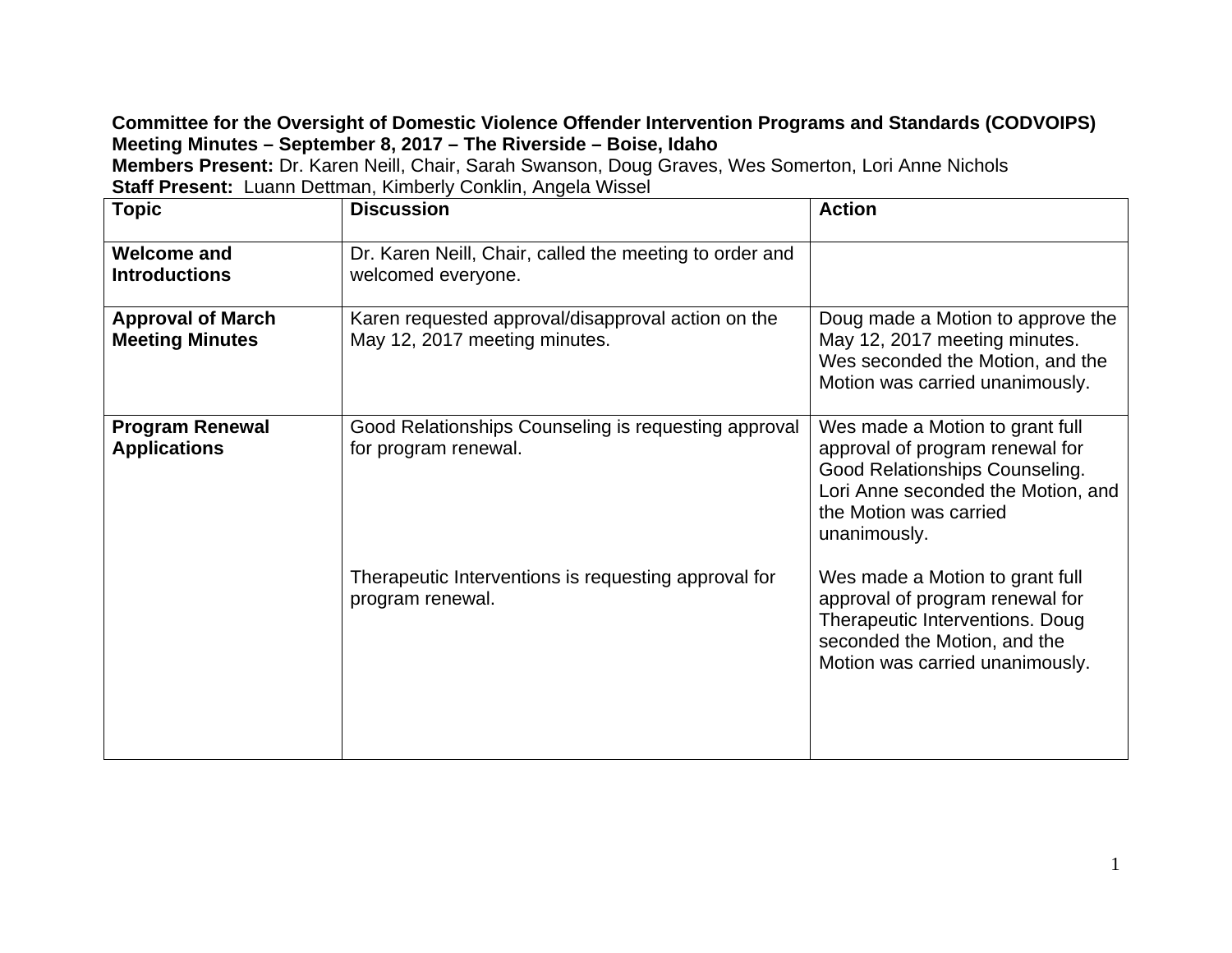| <b>New Direct Service</b><br><b>Providers</b> | Cook Behavioral Health is requesting approval for a<br>New Direct Service Provider - Matt Millican. | Lori Anne made a Motion to grant<br>full approval of the New Direct<br>Service Provider, Matt Millican.<br>Doug seconded the Motion, and the<br>Motion was carried unanimously.                        |
|-----------------------------------------------|-----------------------------------------------------------------------------------------------------|--------------------------------------------------------------------------------------------------------------------------------------------------------------------------------------------------------|
|                                               | A New Path is requesting approval for a New Direct<br>Service Provider - Larry Payne                | Wes made a Motion to grant full<br>approval of the New Direct Service<br>Provider, Larry Payne. Lori Anne<br>seconded the Motion, and the<br>Motion was carried unanimously.                           |
| <b>New Trainee</b>                            | Family Services Counseling is requesting approval for<br>New Trainee - Gina Osterloth.              | Doug made a Motion to grant full<br>approval of the New Trainee, Gina<br>Osterloth. Sarah seconded the<br>Motion, and the Motion was carried<br>unanimously.                                           |
|                                               | Family Services Counseling is requesting approval for<br>New Trainee - Jamie McInvaille.            | Wes made a Motion to deny<br>approval of New Trainee Jamie<br>McInvaille, pending receipt of<br>additional documentation. Lori Anne<br>seconded the Motion, and the<br>Motion was carried unanimously. |
|                                               | Mental Wellness Center is requesting approval for<br>New Trainee Jona Jacobson.                     | Lori Anne made a Motion to grant<br>full approval of the New Trainee,<br>Jona Jacobson. Sarah seconded<br>the Motion, and the Motion was<br>carried unanimously.                                       |
| <b>New Program</b>                            | Dame Alas is requesting approval for New Program                                                    | Doug made a Motion to grant full                                                                                                                                                                       |